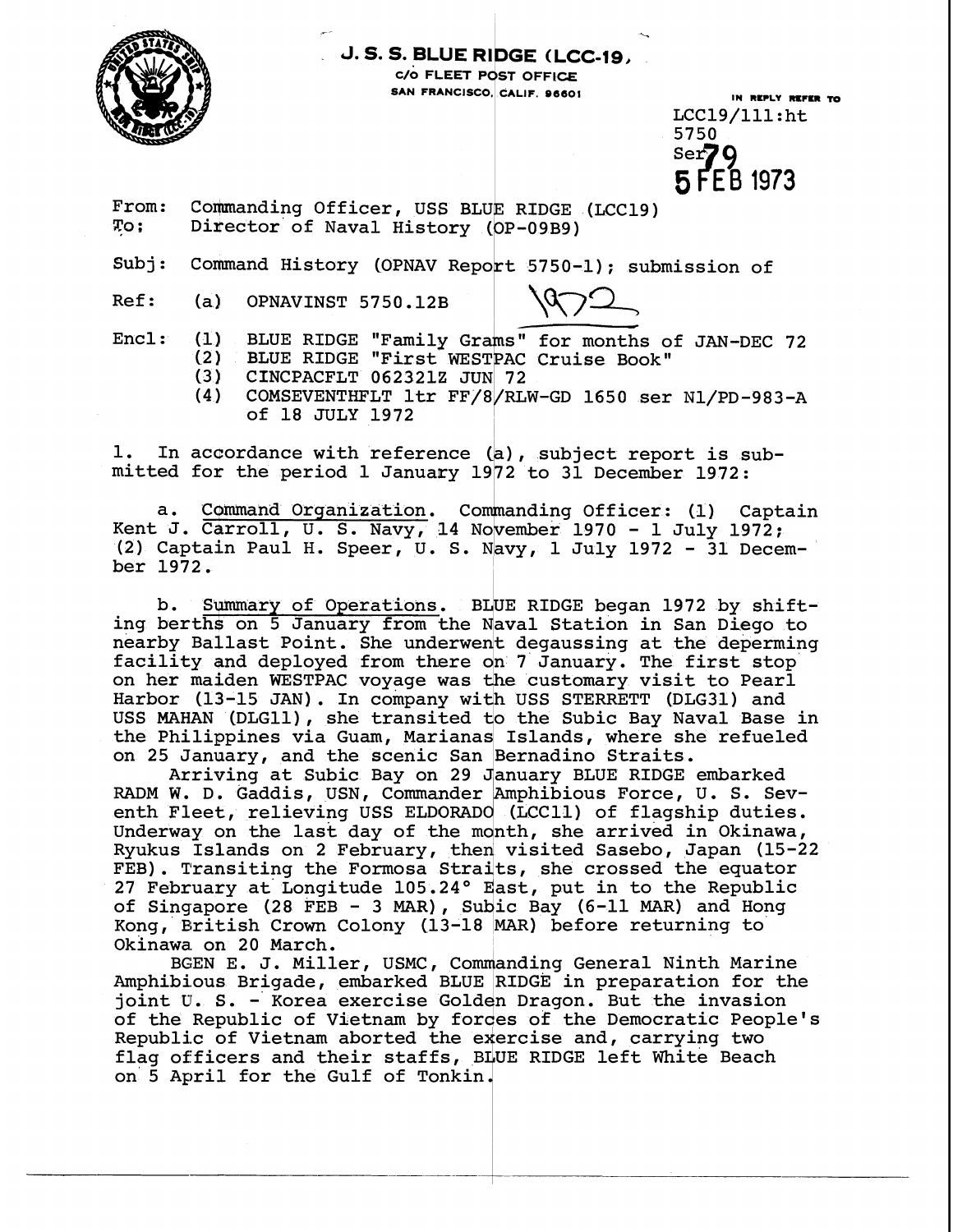## $LCC19/111:$ ht 5750

As flagship for CTF 76 and CTG 79.1 she operated with the Amphibious Ready Group of Amphibious Squadrons FIVE and SEVEN. BLUE RIDGE served as command and control center during several operations in the Song Thanh and Lam Son series, wherein Seventh Fleet amphibians assisted the RVN Marine Corps in re-,captur.ing Quang Tri Province from **NVN** troops. Further, as CTU 76.0.1, escorted by USS JOHN PAUL JONES (DDG321, BLUE RIDGE conducted special operations in the Tonkin Gulf in Operation Venture Road. Except for a brief upkeep period in Subic Bay<br>7-14 June, the ship was "on the line" (Mod Loc 17-00 North 107-45 East or 19-00 North 107-30 East) until 18 July. In a congratulatory message (CINCPACFLT 062321Z JUN 72) Pacific Fleet Commander-in-Chief, Admiral B. A. Clarey, noted,  $"...$  the officers and men of USS BLUE RIDGE can take deep pride in their inajor contributions to the prosecution of the war. As the first of your class to prove herself in combat, as flagship for CTF 76 and CTG 79.1, on two highly successful amphibious assaults and on other special operations, BLUE RIDGE has met the challenge of intense combat operations and has carried out her duties in an exemplary manner. I want every officer and enlisted man aboard to know that BLUE RIDGE's outstanding work has been recognized and appreciated. WELL DONE."

During Operation Song Thanh 8-72 on 27 June shore batteries on Tiger Island off the Demilitarized Zone opened fire on BLUE RIDGE. She returned 77 rounds from a range of 13,000 yards. For this action she was awarded, on 18 July, the Combat Action Ribbon.

On 28 June, the Honorable Nguyen Van Thieu, President of the Republic of Vietnam, flew aboard via helicopter to confer with Seventh Fleet commander, Vice Admiral James M. Holloway, Admiral Gaddis and General Miller.

On 1 July, in ceremonies on the main deck while the ship steamed outside DaNang Harbor, Captain Paul H. Speer, USN, became BLUE RIDGE'S second commanding officer, relieving Captain Kent Jean Carroll, USN. One week later, Rear Admiral W. D. Toole, USN, relieved Rear Admiral Gaddis as Commander Amphibious Force, U. S. Seventh Fleet aboard the ship.

She returned to Subic Bay 20 July, leaving five days later for Okinawa and arriving at White Beach on the 28th. On 2 August the CTF 76 and CTG 79.1 1 taffs moved aboard USS PAUL 2 August the CTF 76 and CTG 79.1 staffs moved aboard USS :<br>REVERE (LPA248). The next day BLUE RIDGE headed for home.

Crossing the International Date Line 9 August, she learned the next day that she'd been awarded the Battle "E" by Commander Amphibious Force, U. S. Pacific Fleet. She returned to San Diego 18 August and began a post-deployment stand down period.

On 6 September, VADM J. F. Calvert, USN, Commander, U. S. First Fleet, broke his flag aboard BLUE RIDGE. The next day, the Secretary of the Navy, the Honorable John Warner, who was keynote speaker at the ship's commissioning in 1970, visited. On 15 September Admiral Elmo R. Zumwalt, Jr., Chief of Naval Operations, boarded to call on First Fleet.

 $\overline{2}$